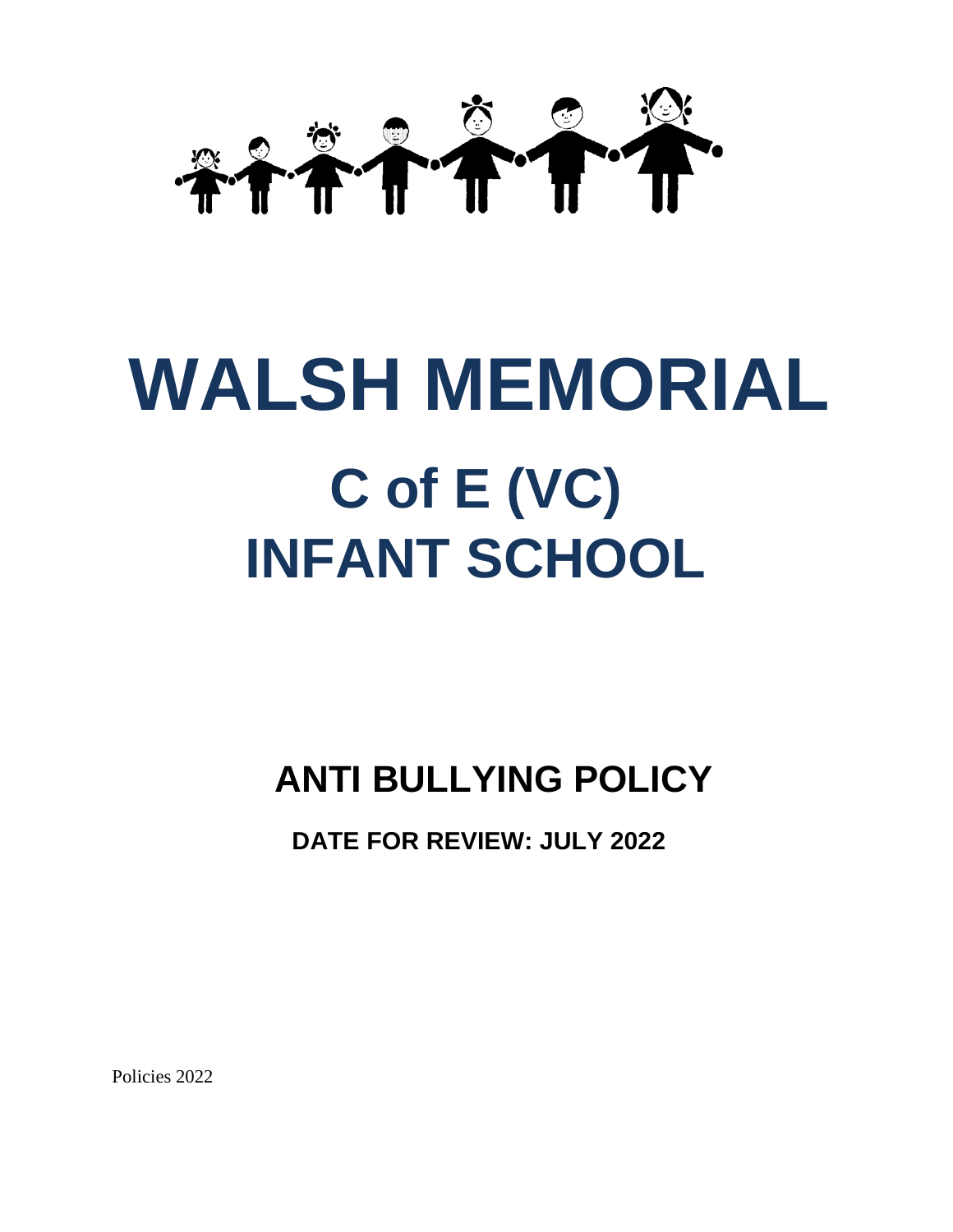



#### **Walsh Memorial CE Infant School**

Walsh Memorial CE (VC) Infant School creates a strong, nurturing, Christian school community, in which all pupils are valued and encouraged to embrace a love of learning. Inspired by the actions of St Peter, we strive to create resilient, independent and articulate learners who **persevere** and aspire to be the best they can. Our Christian Values enable our school community to flourish in a safe, secure and happy environment, giving every child the confidence and enthusiasm to become life-long learners. Through our value of **love** and understanding of God, our school **community** demonstrates compassion, kindness, consideration and to cherish our world and everyone in it.

Community <sup>†</sup> Love <sup>†</sup> Perseverance

*\_\_\_\_\_\_\_\_\_\_\_\_\_\_\_\_\_\_\_\_\_\_\_\_\_\_\_\_\_\_\_\_\_\_\_\_\_\_\_\_\_\_\_\_\_\_\_\_\_\_\_\_\_\_\_\_\_\_\_\_\_\_\_\_\_\_\_\_\_\_\_\_\_\_\_\_\_\_\_\_\_\_\_\_\_\_\_\_\_\_\_\_*

# **Anti-Bullying Policy**

We believe that Walsh Memorial C of E (VC) Infant School should provide a secure environment in which every child can flourish as a learner, grow in self-confidence and learn tolerance and mutual respect. Our children will learn to take responsibility for themselves and others. We aim to ensure that all children feel safe from bullying and are confident to seek support from adults should they feel unsafe.

We will not tolerate bullying in any form and will take all necessary steps to stop it. Bullying happens when a person is subjected to targeted abuse over a period of time by another person or persons. Bullying can involve physical or verbal attacks, name calling, malicious gossip, damaging or stealing the property of the victim or coercing the victim into acts which they do not wish to do. We are aware that children are becoming victim to electronic forms of bullying, Cyber Bullying, at very young ages and this too will not be tolerated in any circumstances.

All members of staff will act in accordance with this policy if bullying is observed or reported. They will respond not just to the bully but to the child/children being bullied. Research suggests that both bully and bullied are victims. The watchfulness of individual all staff, inside and outside the classroom is one kind of preventive activity as well as on-going education about appropriate behaviour and bullying.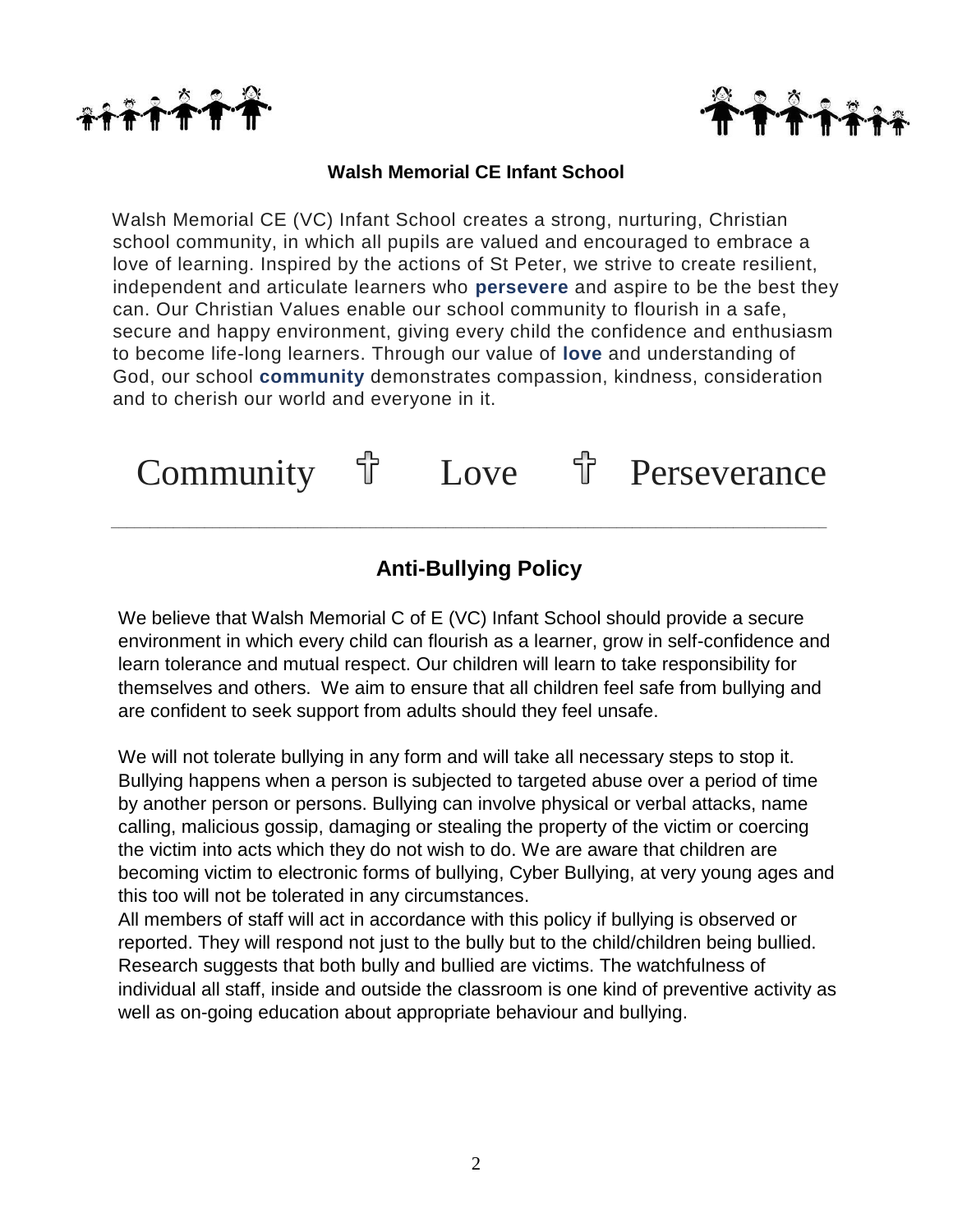# **Aims and Objectives**

- To support a school culture where being differences, being unique and diversity are accepted and celebrated.
- To build an emotionally literate school where telling can be done without fear of repercussions and all children feel safe.
- To raise the awareness of children, parents/carers, governors and whole school staff about bullying behaviour
- To provide strategies for preventing and dealing with bullying promptly and consistently
- To provide understanding and support for both victims and those who are perpetrators of bullying.

This policy links to the following school policies:

Behaviour, SEN, Health & Safety and Equality.

#### **Definition of Bullying**

In our joint school council meeting with our local West Surrey Foundation Schools, our children defined 'bullying' as 'A bully is someone who hurts, frightens or upsets another person on purpose.' Bullying is when someone keeps meaning to hurt someone by doing or saying things; to have the power over another person.' STOP – Several, Times, On, Purpose

#### **We define bullying as;**

- deliberately hurtful or threatening behaviour
- premeditated and usually forms a pattern of behaviour rather than an isolated incident
- behaviour that involves dominance or exclusion of one child by another, or group of others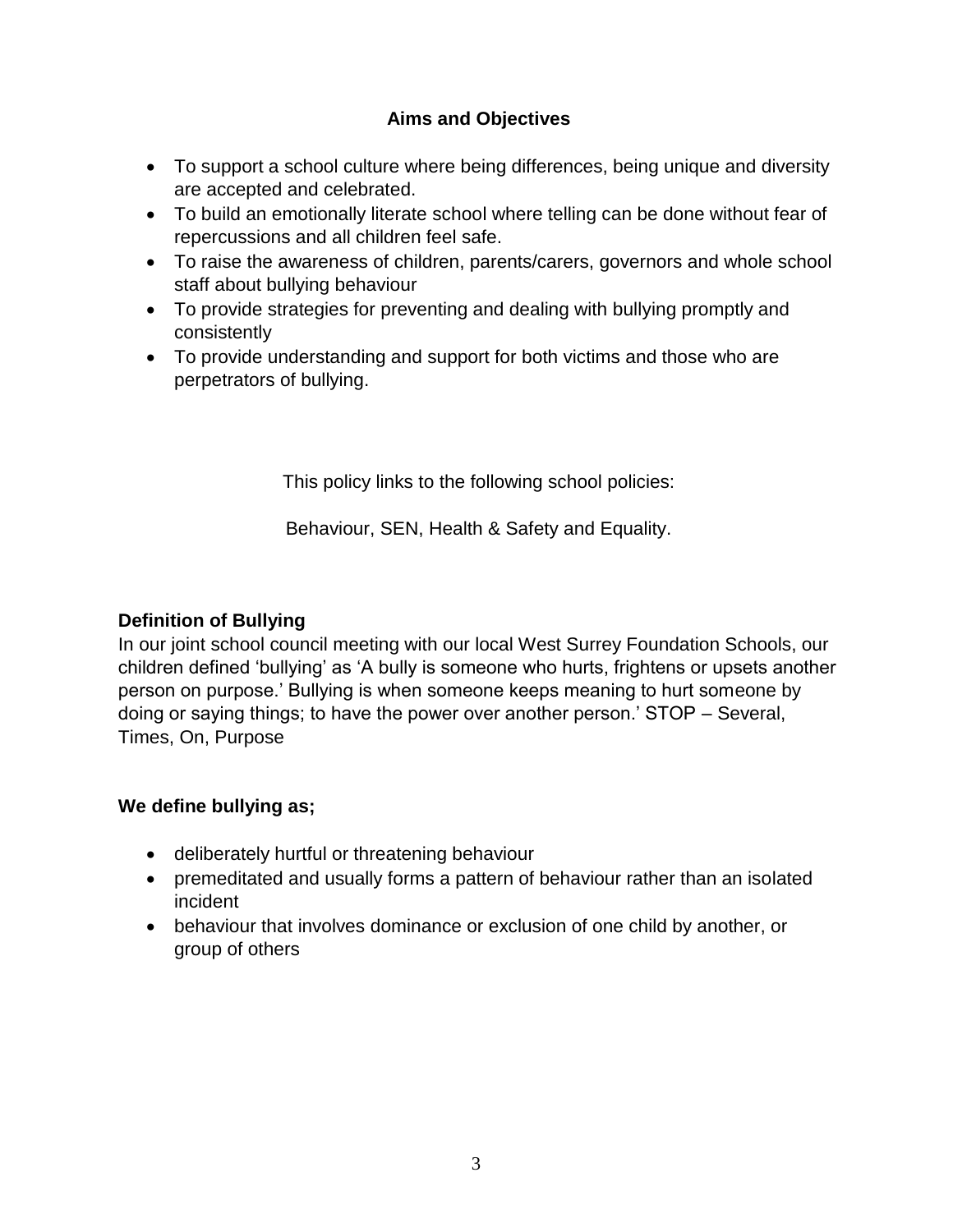# **The following poster will be displayed around school:**



Our children helped to choose the words to explain each part of the 'Is it bullying' poster, therefore having ownership and understanding of the stages.

#### **Bullying may be:**

- Physical (pushing, hitting, kicking, pinching, any form of violence, threats)
- Verbal (name-calling, persistent teasing, sarcasm, spreading rumours,)
- Emotional (tormenting, threatening, ridicule, humiliation, exclusion from groups or activities)
- Cyber (via internet chat sites or mobile phones)
- Racist (racial taunts, graffiti, gestures because they are different from themselves)
- Sexual (unwanted physical contact, abusive comments which may have homophobic / sexist messages)
- Unkindness verbal / physical /emotional / cyber due to Special Educational Needs (SEN) differences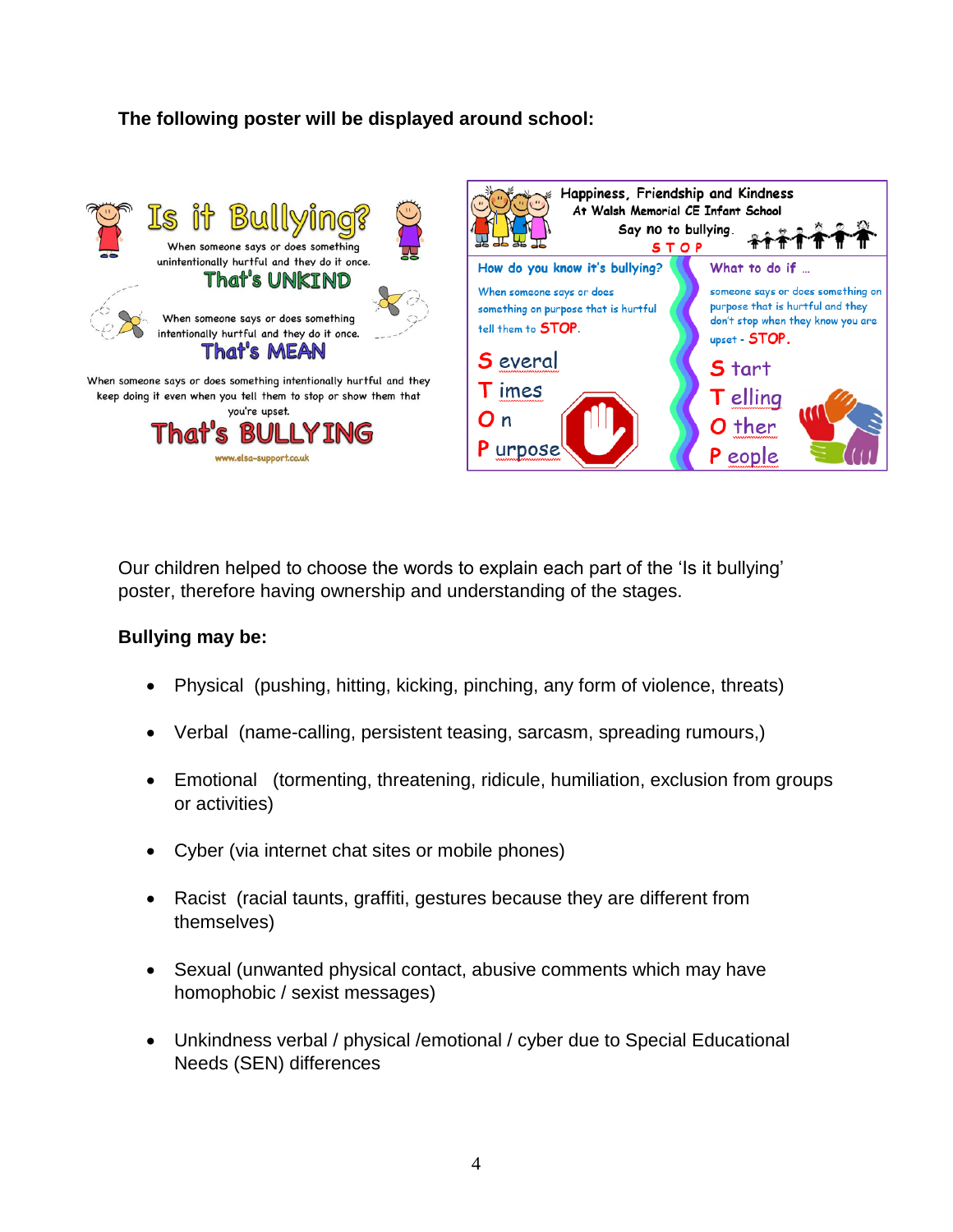# **Identifying Bullying**

Children who are being bullied may not always be prepared to tell someone. It is important therefore that members of staff are observant and alert for signs of bullying, which might include:

- unwillingness to come to school
- withdrawn, isolated behaviour
- complaining about missing possessions
- refusal to talk about the problem being easily distressed
- damaged or incomplete work

When a disclosure is made, it will always be listened to and carefully investigated.

### **Preventing Bullying**

We will endeavour to:

- ensure that all children know who to speak to if they have concerns that they or some-one else is being bullied
- look for signs of bullying and act promptly and firmly involving parents / carers where appropriate
- raise children's awareness of what bullying behaviour actually is
- promote themes such as friendship, conflict, power and trust, through circle time, social skills, assemblies and throughout all lessons where possible
- use drama, scenarios and role play to explore and prevent bullying behaviour
- teach children to be assertive and to resolve conflict constructively
- encourage children to tell someone a friend, class teacher, member of staff, parent – if they are being bullied or made unhappy we remind them of our ' STOP poster and 'Is it bullying?' poster
- encourage parents to contact the class teacher immediately if they are worried that their child may be being bullied – if this does not resolve the bullying then to contact the Head or Deputy
- ensure careful supervision, including engaging physical activities over play times and be alert to bullying behaviour
- ensure staff communicate possible bullying to relevant colleagues
- provide a range of lunchtime activities both quiet and active, and games so vulnerable children may choose to join, giving them the opportunity to discover they share similar interests with other children and thereby developing their social strengths to feel more comfortable outside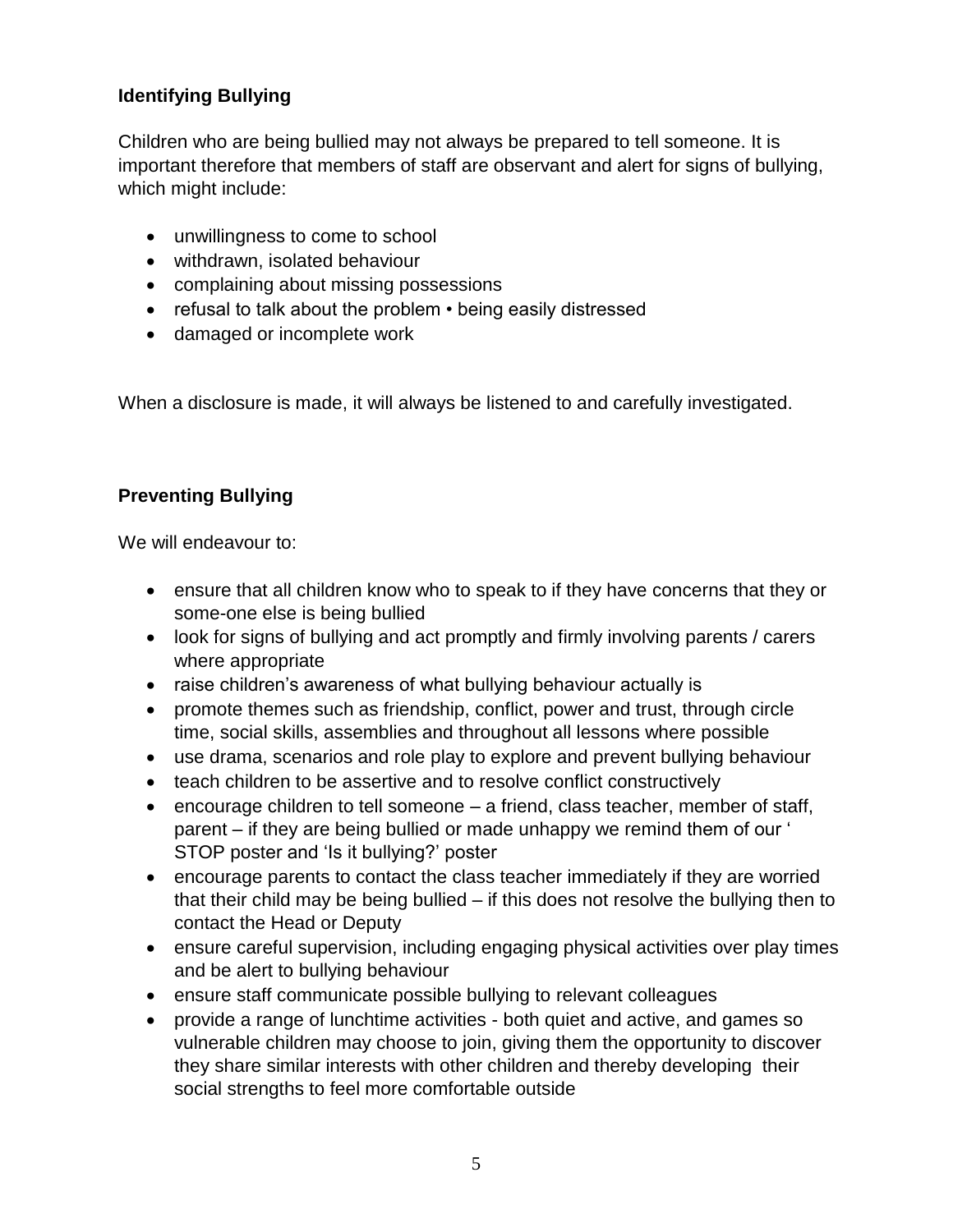- provide books and literature in main and class libraries which support good behaviours and inclusion of everyone
- ensure that there is regular staff training to implement a range of strategies in responding to bullying behaviours, so there is consistency in the anti-bullying message and approaches.
- ensure that children, staff and other adults follow our school Values and model good social behaviours across the school community
- demonstrate that bullying behaviour will not be condoned or tolerated and that all incidents will be taken very seriously

# **Busy Bees and Play Leaders**

Our Year 2 children have the opportunity to be a 'Busy Bee' helper. Busy Bee helpers support the children in the playground. They are a '**friend to all'** who might help children in the following ways:

- encourage children join in games with others
- check buddy bus stop and encourage children to join in games where appropriate
- help others find solutions to conflict and rivalries and suggest other ideas when negotiating problems between friends i.e. taking turns
- support others to manage conflict
- model expected great behaviour
- help children is they hurt themselves and make sure they go safely to an adult

They will seek support from an adult in the playground if necessary. During 'Busy Bee Training' they learn how to talk fulfil their role.

Play leaders help support playground games, and are trained to ensure it is fair and everyone is included.

# **Dealing with Bullying**

Where behaviour is suspected as being bullying, this will be reported to a DSL who will ensure the allegation is investigated fully by the appropriate member of staff, usually the class teacher. The actions may include:

- Interviewing the victim and bully separately
- Reassuring the child that s/he has done the right thing by reporting the situation.
	- $\triangleright$  Victims of bullying often feel powerless and vulnerable. They may end up believing that they deserve to be bullied. Everything will be done to help re-establish the victim's self-esteem and self-confidence.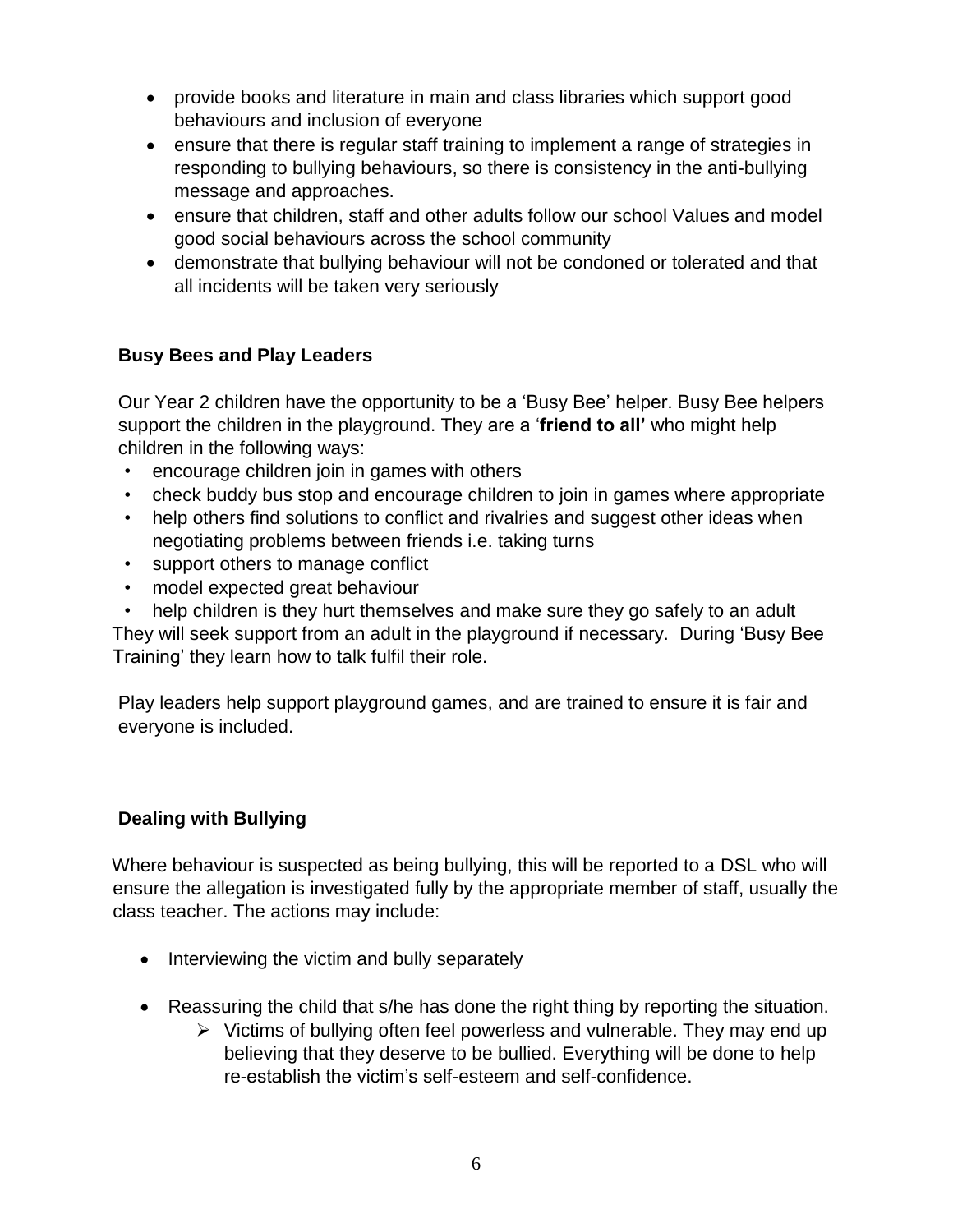- Speaking to the bully and identifying the reasons why s/he has acted in the way s/he has. The bully will be helped to recognise his/her unsociable behaviour and given support and counselling to modify that behaviour. The victim will also be given support to become more assertive and thereby less vulnerable to bullying.
- On some occasions it may be possible to sit victim and bully down together to discuss their feelings and the reasons why the situation has developed. The problem could then be resolved amicably and/or a compromise reached. On other occasions the bully will be told firmly to stop his/her antisocial behaviour immediately and to stay away from the victim.
- The parents of both parties should be contacted and informed should the school have reason to believe that bullying is taking place.
- Where parents have raised concerns regarding possible bullying, they will be invited into the school to discuss the matter and upon investigation any necessary action as described above will be taken.
- Follow up meetings with the victim and bully will be arranged to find out whether the solution has been effective or not, and the situation will be monitored.
- A written record will be made of every allegation of bullying. The report will include who was involved, where and when the incident occurred, what happened, what action was taken, whether the parents were informed and how the incident was followed up. These are kept on CPOMS.

**Proven Bullying could result in one or more of the following sanctions:** 

- **meeting with the Head or Deputy which may also involve the parents / carers of both children**
- **writing an explanation or apology for the incident**
- **withdrawal of break or lunch time privileges**
- **removal from the class to work on an in-school exclusion**
- **fixed term exclusion**
- **permanent exclusion**